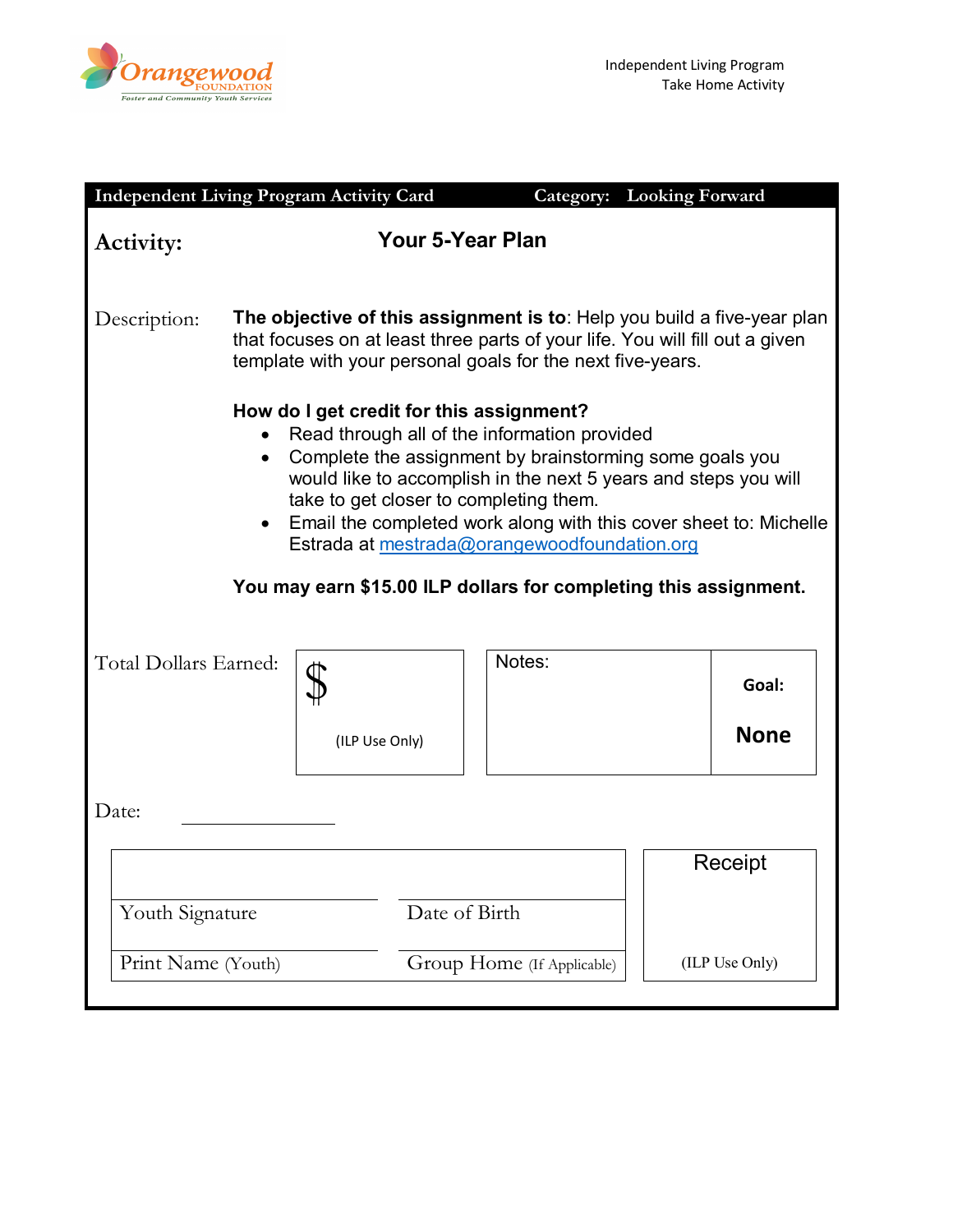



## **What is a five-year plan?**

A five-year plan is a list of personal or professional goals that you want to achieve within the next five years. It often includes ambitions with specific timelines and measurements. This short-term plan provides concrete goals to work towards and makes it possible to develop smaller goals to help you achieve your five-year plan's larger goals.

### **Why might this be important?**

Having a plan, whether it is a five year, two years, or one year plan can increase the likelihood that you achieve whatever your goals might be. It's a way to clarify your goals, set timelines, and keep yourself accountable and focused on your achievements.

Steps to completing the five-year goal template

- 1. Come up with two additional areas in your life you'd like to set a goal for (health, relationships, recreational, etc.) and fill them in on the blank Goal boxes.
- 2. Think of an ultimate goal you would like to achieve in a specific area in your life (education, health, etc.) and place that in Year 5.
- 3. Come up with smaller goals that are achievable that will help you get to the 5-year goal.
- 4. Start with something that is easier, and slowly work your way up to the main goal.

## **TO COMPLETE ACTIVITY**

### **Complete a Five-Year Plan using the provided template.**

| Goals            | Year 1 | Year 2 | $\overline{Year}$ 3 | $\overline{Year}$ 4 | $\overline{Year}$ 5 |
|------------------|--------|--------|---------------------|---------------------|---------------------|
| Personal         |        |        |                     |                     |                     |
|                  |        |        |                     |                     |                     |
|                  |        |        |                     |                     |                     |
| Career/Education |        |        |                     |                     |                     |
|                  |        |        |                     |                     |                     |
|                  |        |        |                     |                     |                     |
| Financial        |        |        |                     |                     |                     |
|                  |        |        |                     |                     |                     |
|                  |        |        |                     |                     |                     |
|                  |        |        |                     |                     |                     |
|                  |        |        |                     |                     |                     |
|                  |        |        |                     |                     |                     |
|                  |        |        |                     |                     |                     |
|                  |        |        |                     |                     |                     |
|                  |        |        |                     |                     |                     |